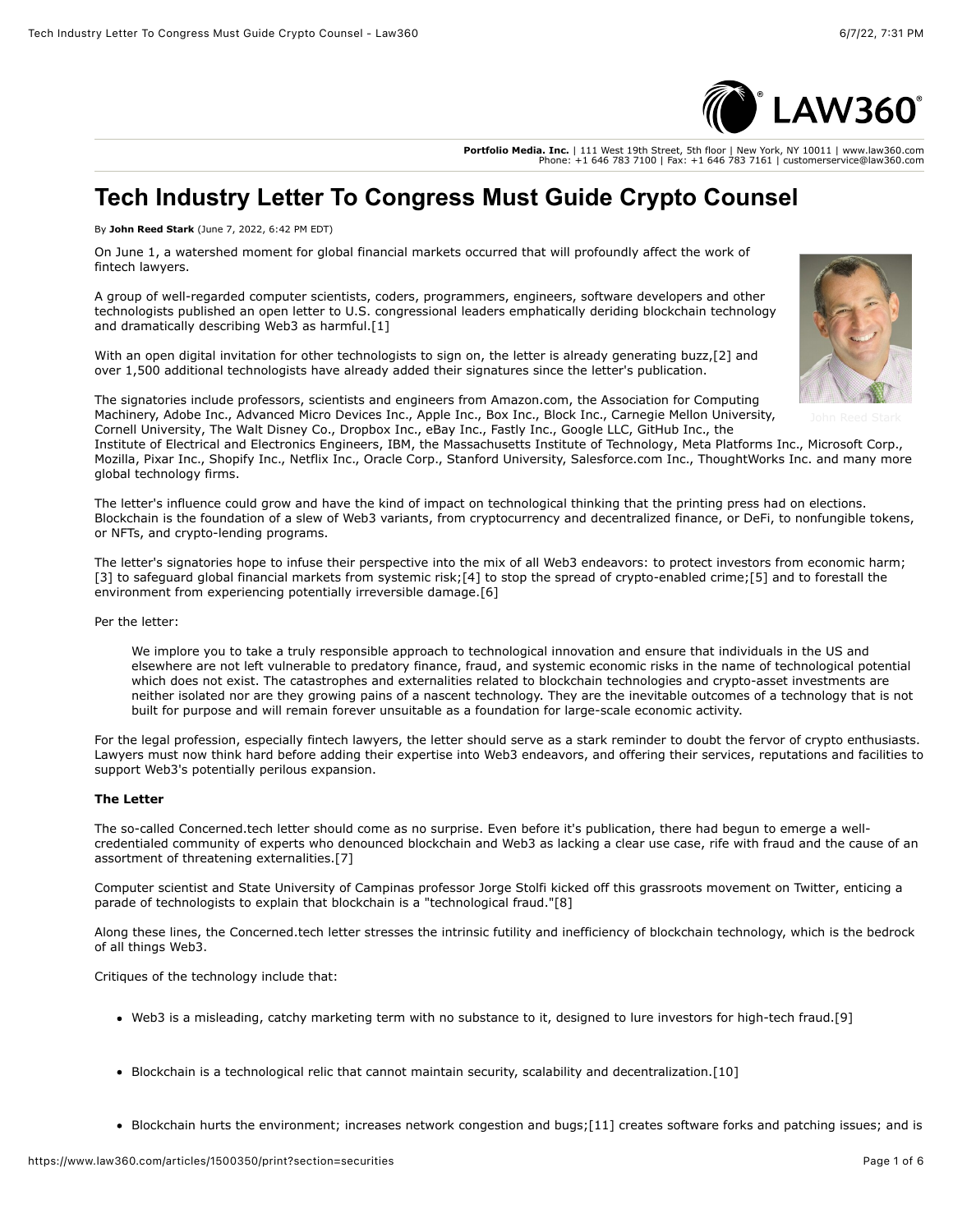generally cumbersome, unwieldy, burdensome, clunky and clumsy.[12]

- Successful digital currencies already exist from credit cards to [Cash App](https://www.law360.com/companies/cash-app) to Square which are far more accessible, cheaper, efficient, more widely supported and safer than crypto.[13]
- Crypto is a limited supply of nothing,[14] and can be used to benefit those seeking to conceal profits from ransomware attacks, drug dealing, terrorism, human trafficking, money laundering and other financial crimes.[15]
- Crypto can reduce the efficacy of U.S. sanctions, enabling transfers of funds outside financial systems.[16]
- Decentralized finance is neither decentralized nor finance. From miners and digital wallets to exchanges and trading platforms, crypto is replete with profit-taking intermediaries, except without consumer protection, regulatory oversight or other formalized accountability structures and fiduciaries.[17]
- Stablecoins are neither stable nor coins. They start with a convoluted, inefficient, antiquated base technology with no intermediaries and then inject profiteers back in with obvious conflicts of interest and fraud. And their dangerous proliferation could trigger yet another financial crisis.[18]
- Smart contracts are neither smart nor contracts. Bugs, flaws and hacks are hard to patch, repair and remediate because of the append-only nature of blockchain, and with DeFi, there is no one to contact for help when problems arise. Hence, the risks are that everyone could lose everything.[19]
- Crypto will not expand financial inclusion or provide opportunities for the unbanked. Instead, Web3 has evolved into an exploitive affinity fraud, using predatory inclusion as its modus operandi.[20]
- In the U.S., individuals do not have a right to keep their financial transactions secret from the government.[21]
- By its very design, public blockchain are poorly suited for many purposes currently touted as a present or potential source of public benefit.[22] Indeed, after more than 13 years of development, blockchain has severe limitations and design flaws that preclude many applications involving public customer data and regulated financial transactions — and are not an improvement on existing nonblockchain solutions.[23]

For lawyers, especially fintech lawyers, the letter is pertinent to any engagement concerning crypto, DeFi, NFTs and many other Web3 iterations. By incorporating the notions of the letter into their practices, fintech lawyers will not only protect their clients from financial harm, they will also protect their clients' investors, partners, affiliates and perhaps even the entirety of the global financial marketplace.

Consider three legal engagements where the letter would have proven essential for counsel: the [Washington Nationals](https://www.law360.com/companies/washington-nationals)-Terra partnership, celebrity crypto endorsements and Tether.

### **The Washington Nationals and Terra**

The marketing partnership between the Washington Nationals and Terra has created extraordinary challenges for the Washington Nationals.[24]

Pegged to the U.S. dollar, meaning one TerraUSD stablecoin is worth one U.S. dollar, Terra aimed to "open a new monetary era of the bitcoin standard" that's "easier to spend" and "more attractive to hold," according to Terra co-founder Do Kwon.[25]

But Terra experienced a crash, spiraling the company into financial ruin[26] at around the same time that legal teams from Terra and the Nationals began their \$40 million partnership.[27]

The Nationals renamed a stadium restaurant for VIP season ticket-holders the Terra Club,[28] and continue to behave as if Terra's investors are contented, prospering and profiting. In fact, given the billboards, giveaways and other Terra-related promotions at Nationals Park, no one attending a Nationals game would see any indication of the Terra crash.

For example, consider the Nationals' 45-second video titled "Crypto 101," which the Nationals continue to promote online.[29] The advertisement boasts that "cryptocurrency allows for secure transactions with no middleman" and that "cryptocurrency can be used to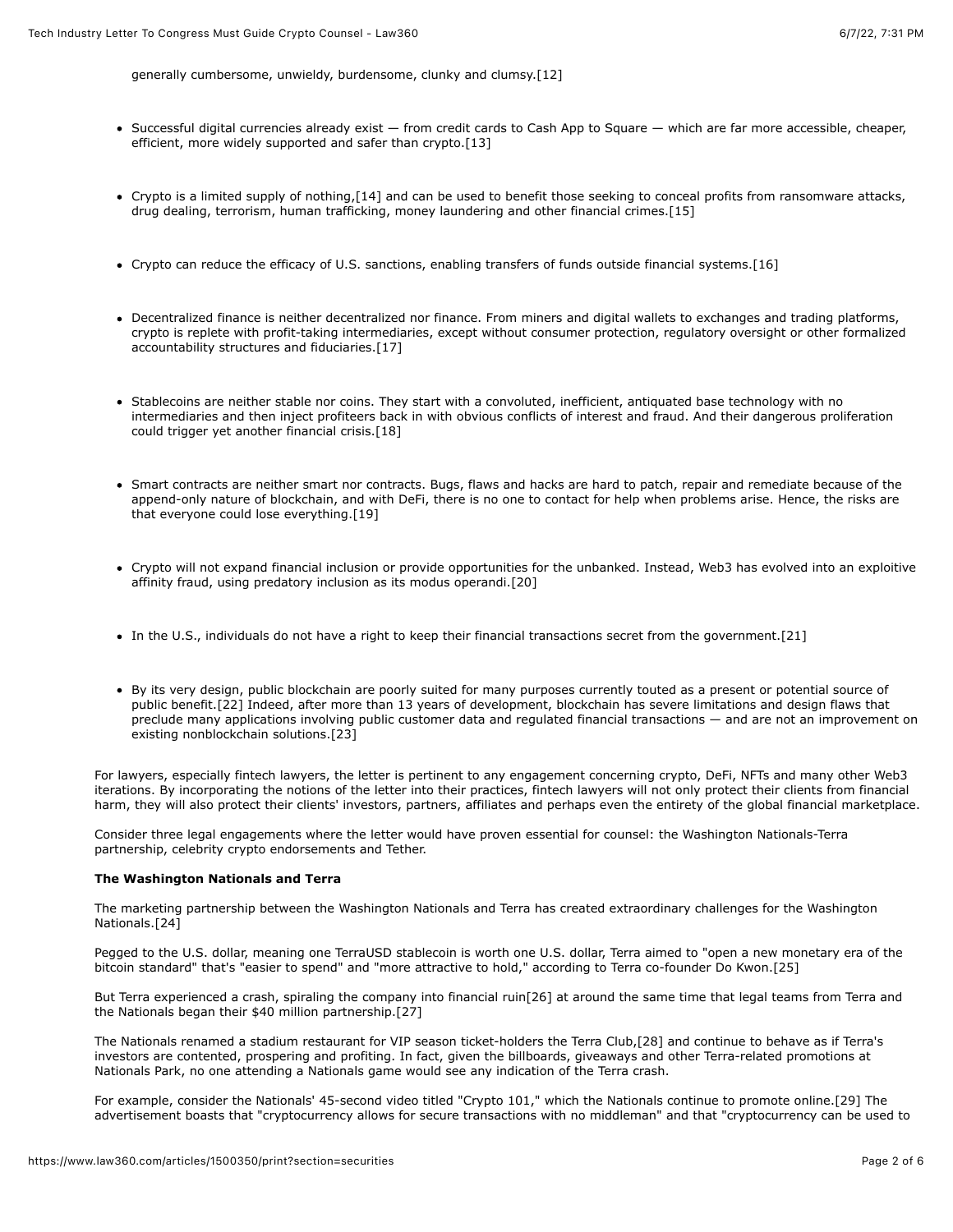buy goods and services or to be saved and invested." There is no mention of any risks.

While simultaneously working with the Nationals, some of Terra's lawyers were refusing to cooperate with a U.S. Securities and [Exchange Commission's formal investigation of Terra's Mirror Protocol, arguing that the SEC lacks personal jurisdiction over Terr](https://www.law360.com/agencies/u-s-securities-and-exchange-commission)a and its founder because, among other things, Terra and its founders had not established minimum contacts with the U.S.[30]

Meanwhile, Terra's Mirror Protocol is suffering a new attack as users are reporting that the attacker has drained multiple assets for over \$2 million.[31]

Terra's downfall was not only predictable, but was also criticized openly in academic circles.[32] However, the criticisms were perhaps more theoretical and not as mainstream.

But now, given the scope, breadth and gravitas of the letter, lawyers negotiating sports or any other partnerships with Web3 companies can cite the letter to their clients, and use its independent dispatch to ensure effective counsel regarding the significant risks associated with Web3.

### **Crypto-Touting Celebrities**

The number of celebrities partnering with cryptocurrency trading platforms has grown in the past year. Crypto commercials are now ubiquitous, dominating advertising outlets from flashy social media postings to elaborate Superbowl video productions.[33]

Crypto commercials continue to air and grow in popularity despite the crypto crash.[34] For instance, in a recent Crypto.com commercial that debuted May 6, titled "Bravery Is a Process," 76ers player Joel Embiid walks through Philadelphia while Bill Self, his former college coach, narrates:[35]

Even when our path didn't make sense to everyone else, we kept going. ... We keep going, until our path is the one they wish they'd taken.

One notion clearly expounded by the letter is that when a fan's financial ruin results from a celebrity's opportunistic touting of a Ponzi scheme, it's actually not funny, not entertaining and not brave.

Far too many celebrities convince their fans to invest in crypto without the slightest warning of the risks. Going forward, fintech lawyers advising celebrities considering crypto partnerships can use the letter to help explain how crypto partnerships can easily become reckless and precarious.

Moreover, the letter makes clear how celebrity participation in crypto partnerships could not only place their fans in peril, but could also subject the celebrities themselves to possible liability for financial losses resulting from their endorsements.

#### **Tether**

Tether, the most popular stablecoin used to transact in cryptocurrency, provides yet another example of an investment product raising the kind of red flags that lawyers should notice, especially amid a culture replete with the issues highlighted by the letter.

Concerns have emerged over Tether,[36] because there exists no verifiable and reliable public information of the true nature of Tether's backing.[37] Tether refuses to disclose meaningful information about its finances or subject itself to an independent governmental audit, saying "we don't want to share our secret sauce,"[38] an argument often made by financial con artists.

Stablecoins like Tether, which play an important role in the finances of many investors, face no regulatory constraints. There is no U.S. legal framework for regulating stablecoins, e.g., no requirements on how reserves must be invested, nor any requirements for audits, examinations, inspections or reporting.

Moore Cayman, an auditing firm in the Caribbean with five employees, has published two reports stating that Tether is fully backed. But the auditor — apparently part of the Moore Global confederation of accounting and consulting firms — failed to detail what exactly is backing the tokens. Moore Cayman may be a reputable firm, but it is fair to say that it is unknown, and hiring an unknown firm amid a flurry of criticism and legal and regulatory enforcement actions seems unwise to say the least.

Moreover, Moore Cayman's attestation,[39] as opposed to official audit, states that Tether's assets exceed "the amount required to redeem" outstanding tokens. But that report provided no description of those assets. The attestation seems solely based on management's accounting, noting that Tether's policy is to use "historic cost," and that "the realizable value of these assets ... could be materially different."[40]

Not surprisingly, the unconventional attestation makes little sense and answers very few questions, including the where and how of Tether's commercial paper; the type of digital assets in its holdings; the counterparties for its secured loans and the use of yields from the holdings.[41]

Going forward, fintech lawyers advising any company entering into any sort of arrangement with Tether or any other stablecoin issuers should consider the letter's admonition that stablecoins are not only inherently risky, but also pose significant financial risks for investors and systemic risks for financial markets.

# **Looking Ahead**

Author Cory Doctorow once noted wryly that the Venn intersection of "people who code" and "people who understand finance" is so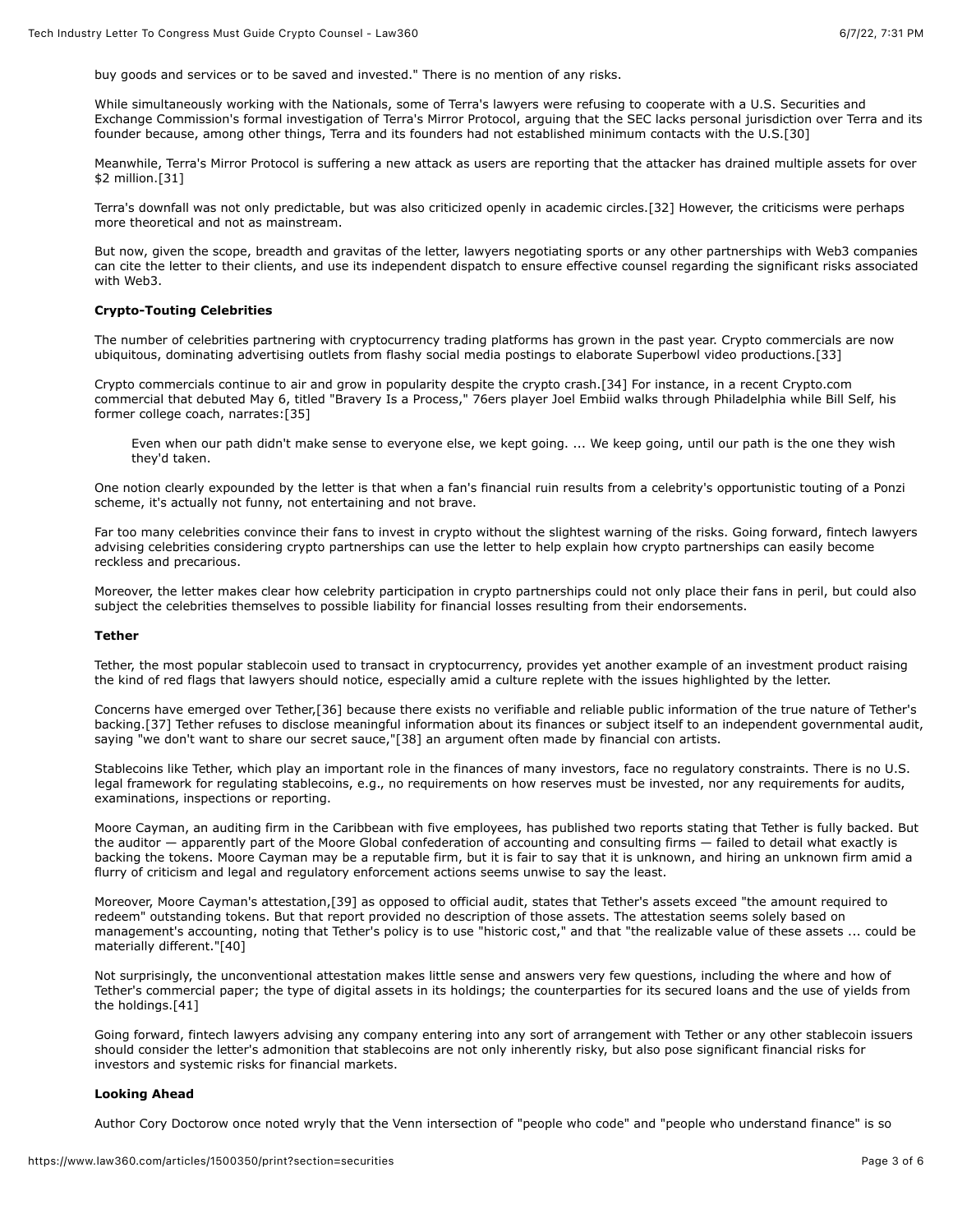small  $-$  cover your ears kids  $-$  it's a sphincter.[42]

Along these lines, when forming opinions, seek information from experienced and well-credentialed technologists rather than the selfinterested gasconade of fintech promoters and Big Crypto.

The letter seizes the latest crypto market crash as an opportunity to broadcast a powerful technological argument against blockchain, the glorified append-only spreadsheet that serves as the foundation for all of Web3 — and lawyers should take heed from its warnings.

Of course, lawyers must represent their clients and owe them the highest level of fiduciary care. But unlike traditional fiduciaries, lawyers have a string of societal obligations as well and take on a critical role not just to uphold the law, but also to protect investors and financial markets.

In other words, fintech lawyers should step up and become the first lines of defense against Web3 fraud, take extra precautions so as not to become fraud facilitators and enablers, and not lose their way amid fee opportunities.

The letter makes clear that the time is now for a fintech sea change. For fintech lawyers, this is not just a matter of doing what is right, it may also be a matter of self-preservation. When things go south, lawyers could become perfect targets for culpability, including for malpractice suits, regulatory enforcement actions and even criminal prosecutions.

After all, in light of the letter, how could any lawyer facilitate a crypto partnership deal like the Nationals did; draft a contract for a crypto commercial like Embiid did; or support engaging a five-person Cayman Islands firm to serve as an auditor like Tether did?

Armed with the compelling evidence presented by the letter, fintech lawyers can more effectively communicate that when it comes to Web3, there is no there there. So speak up fintech lawyers — or fail not at your peril.

*[John Reed Stark](https://www.johnreedstark.com/attorneys/john-reed-stark/) is president at John Reed Stark Consulting LLC and a senior lecturing fellow at Duke University School of Law. He previously served for almost 20 years in the U.S. Securities and Exchange Commission's Division of Enforcement, the last 11 of which as chief of its Office of Internet Enforcement.*

*The opinions expressed are those of the author(s) and do not necessarily reflect the views of the firm, its clients, or Portfolio Media Inc., or any of its or their respective affiliates. This article is for general information purposes and is not intended to be and should not be taken as legal advice.*

[1] [https://concerned.tech;](https://concerned.tech/) see, also, [https://www.ft.com/content/f4b2fa1a-4057-4b10-9f3b-efa57e6bcbac.](https://www.ft.com/content/f4b2fa1a-4057-4b10-9f3b-efa57e6bcbac)

[\[2\]](https://www.ft.com/content/f4b2fa1a-4057-4b10-9f3b-efa57e6bcbac) [https://www.washingtonpost.com/business/2022/06/03/crypto-skeptics-growing](https://www.washingtonpost.com/business/2022/06/03/crypto-skeptics-growing/)[/; https://www.ft.com/content/f4b2fa1a-4057-](https://www.ft.com/content/f4b2fa1a-4057-4b10-9f3b-efa57e6bcbac) 4b10-9f3b-efa57e6bcbac;<https://www.barrons.com/articles/crypto-regulation-web3-51654118636>.

[\[3\]](https://www.youtube.com/watch?v=-cKP1jpj3hg&t=2s) [https://ez.substack.com/p/the-infinite-exploitation-of-cryptocurrency?s=](https://ez.substack.com/p/the-infinite-exploitation-of-cryptocurrency?s=r)[r. See, also, https://www.youtube.com/watch?v=](https://www.youtube.com/watch?v=-cKP1jpj3hg&t=2s) cKP1jpj3hg&t=2s.

[4] [https://www.banking.senate.gov/imo/media/doc/Allen%20Testimony%2012-14-211.pdf.](https://www.banking.senate.gov/imo/media/doc/Allen%20Testimony%2012-14-211.pdf)

[5] [https://www.gao.gov/assets/gao-22-105462.pdf.](https://www.gao.gov/assets/gao-22-105462.pdf)

[\[6\] https://www.politico.com/news/2022/05/19/cryptocurrency-mining-blossoms-in-upstate-new-york-but-it-hasnt-been-well-received-](https://www.politico.com/news/2022/05/19/cryptocurrency-mining-blossoms-in-upstate-new-york-but-it-hasnt-been-well-received-00033354)00033354. See, also, [https://www.sciencedirect.com/science/article/abs/pii/S0921344921005103?via%3Dihub.](https://www.sciencedirect.com/science/article/abs/pii/S0921344921005103?via%3Dihub)

[7] [https://www.youtube.com/watch?v=qMbxLhmKNI0.](https://www.youtube.com/watch?v=qMbxLhmKNI0) See, also,<https://www.youtube.com/watch?v=WTfFQjEYxcQ> and <https://www.smh.com.au/business/companies/extortion-why-web3-is-pissing-off-a-lot-of-software-developers-20220516-p5alqd.html>.

[8]<https://twitter.com/JorgeStolfi/status/1522011168604409856>. You can find a sampling of their work atDigitalTrustWatch.com, <http://digitaltrustwatch.com/>.

[\[9\] https://www.smh.com.au/business/companies/extortion-why-web3-is-pissing-off-a-lot-of-software-developers-20220516](https://www.smh.com.au/business/companies/extortion-why-web3-is-pissing-off-a-lot-of-software-developers-20220516-p5alqd.html) p5alqd.html; [https://www.youtube.com/watch?v=qMbxLhmKNI0&](https://www.youtube.com/watch?v=qMbxLhmKNI0)feature=emb\_logo; [https://twitter.com/JorgeStolfi/status/1522011168604409856.](https://twitter.com/JorgeStolfi/status/1522011168604409856)

[10] [https://papers.ssrn.com/sol3/papers.cfm?abstract\\_id=3326244.](https://papers.ssrn.com/sol3/papers.cfm?abstract_id=3326244)

[11]<https://decrypt-co.cdn.ampproject.org/c/s/decrypt.co/101834/bug-brings-down-solana-blockchain-for-four-hours?amp=1>.

[12]<https://ez.substack.com/p/the-emperors-new-blockchain?s=w>.

[13] [https://www.matthewball.vc/all/metaversepayments.](https://www.matthewball.vc/all/metaversepayments)

[14] https://www.bloomberg.com/news/articles/2021-08-30/is-bitcoin-a-good-investment-billionaire-paulson-says-crypto-worthlessbubble?

[cmpid=BBD083021\\_MKT&utm\\_medium=email&utm\\_source=newsletter&utm\\_term=210830&utm\\_campaign=markets&sref=62RNSA6Q](https://www.bloomberg.com/news/articles/2021-08-30/is-bitcoin-a-good-investment-billionaire-paulson-says-crypto-worthless-bubble?cmpid=BBD083021_MKT&utm_medium=email&utm_source=newsletter&utm_term=210830&utm_campaign=markets&sref=62RNSA6Q).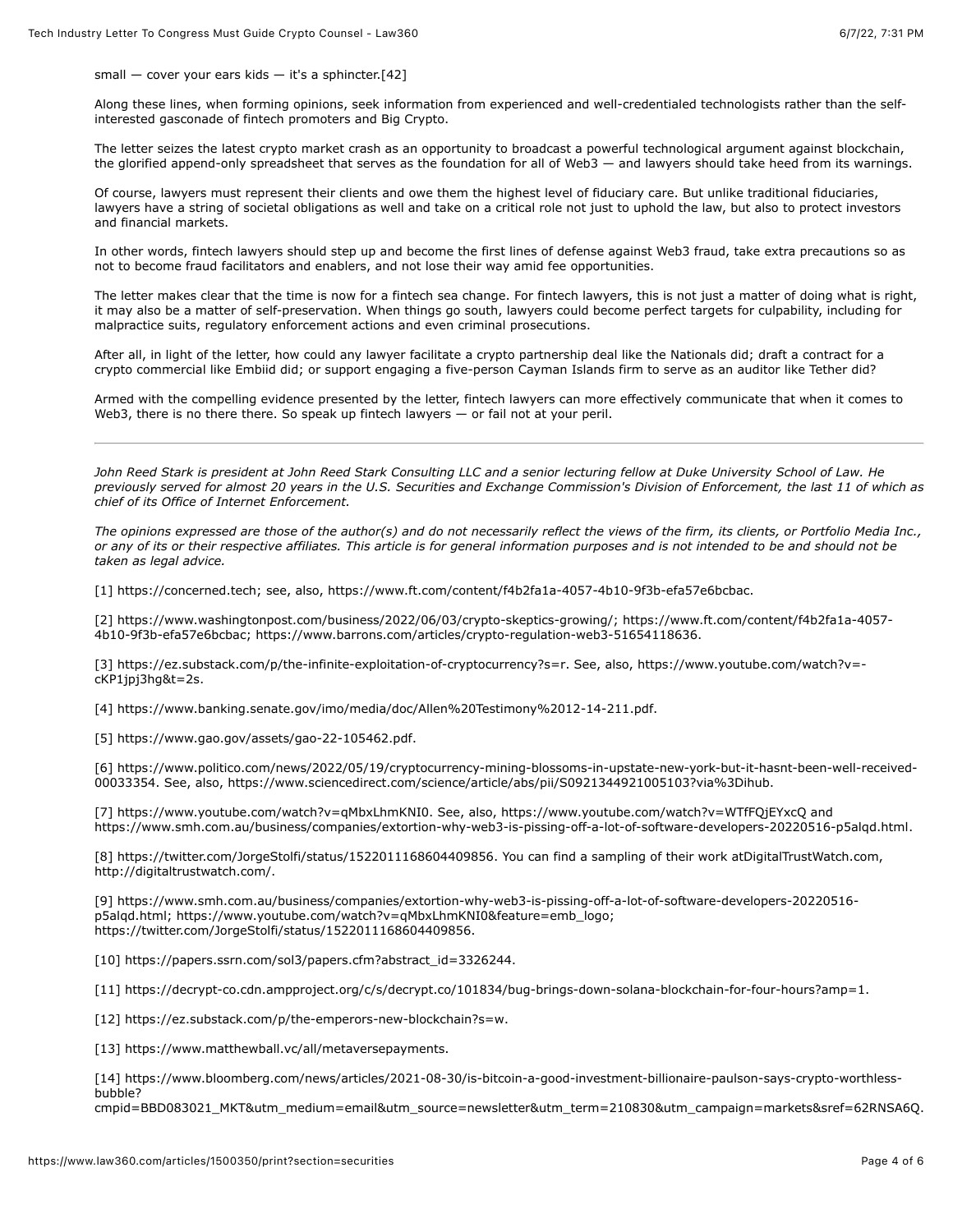[15]<https://www.linkedin.com/pulse/us-financial-regulatory-web3-awakening-moment-too-soon-stark/>. See, also, [https://www.reuters.com/investigates/special-report/fintech-crypto-binance-dirtymoney.](https://www.reuters.com/investigates/special-report/fintech-crypto-binance-dirtymoney)

[16]<https://apnews.com/article/technology-business-global-trade-united-nations-north-korea-25b1c7199519b31fe592dace54e119d9>; see, also,<https://www.zdnet.com/article/us-files-criminal-case-against-us-citizen-for-evading-sanctions-with-cryptocurrency/> and [https://www.technologyreview.com/2020/03/05/916688/north-korean-hackers-cryptocurrency-money-laundering/.](https://www.technologyreview.com/2020/03/05/916688/north-korean-hackers-cryptocurrency-money-laundering/)

[\[17\] https://www.wsj.com/articles/crypto-meltdown-exposes-hollowness-of-its-libertarian-promise-11652875201?](https://www.wsj.com/articles/crypto-meltdown-exposes-hollowness-of-its-libertarian-promise-11652875201?mod=wsjhp_columnists_pos1) mod=wsjhp\_columnists\_pos1. DeFi allows for no palpable recourse, remedy, redress, etc. when problems arise, leaving typically less well-off victims not just penniless and alone but also stuck facing the most regressive tax of all -- inflation. <https://www.ft.com/content/5a3b6fe9-329c-4c97-9f2b-3b00edeb0618?shareType=nongift>. See, also [https://papers.ssrn.com/sol3/papers.cfm?abstract\\_id=4038788](https://papers.ssrn.com/sol3/papers.cfm?abstract_id=4038788).

[\[18\]](https://papers.ssrn.com/sol3/papers.cfm?abstract_id=3888752) [https://www.ft.com/content/baba1a78-300a-4b3b-8481-71566ad98f5](https://www.ft.com/content/baba1a78-300a-4b3b-8481-71566ad98f59)[9. See, also, https://papers.ssrn.com/sol3/papers.cfm?](https://papers.ssrn.com/sol3/papers.cfm?abstract_id=3888752) abstract\_id=3888752.

[19] [https://www.zdnet.com/article/hackers-hijack-smart-contracts-in-new-cryptocurrency-token-rug-pull-scams/.](https://www.zdnet.com/article/hackers-hijack-smart-contracts-in-new-cryptocurrency-token-rug-pull-scams/)

[20]<https://blog.mollywhite.net/predatory-community/>; [https://twitter.com/munecatmusic/status/1527672182335279104.](https://twitter.com/munecatmusic/status/1527672182335279104)

[21] For instance,the BSA establishesprogram, record-keeping and reporting requirements for national banks, federal savings [associations, federal branches and agencies of foreign banks. https://www.occ.treas.gov/topics/supervision-and-examination/bsa/index](https://www.occ.treas.gov/topics/supervision-and-examination/bsa/index-bsa.html)bsa.html The BSA was amended to incorporate the provisions of theUSA PATRIOT ACT, which requires every bank to adopt a customer identification program as part of its BSA compliance program. <https://www.fincen.gov/resources/statutes-regulations/usa-patriot-act>. Further, U.S. law generally prohibits making payments to those who are enemies of the U.S, such as terrorist organizations, so in the U.S., a person must also know the identity of anyone to whom they make payments. The [U.S. Treasury Department](https://www.law360.com/agencies/u-s-department-of-the-treasury)'s Office of Foreign Asset Controls (OFAC) supervises the enforcement of these sanctions laws, such as theTrading with the Enemy Actand theInternational Emergency Economic Powers Act.<https://www.law.cornell.edu/uscode/text/50/chapter-53>and [https://www.law.cornell.edu/uscode/text/50/chapter-35.](https://www.law.cornell.edu/uscode/text/50/chapter-35) There are also a mass ofbroad and sweeping U.S. federal reporting requirementsto FinCEN the [IRS](https://www.law360.com/agencies/internal-revenue-service) and other government regulators and law enforcement institutions relating to financial transactions bybanks [\(https://www.fincen.gov/sites/default/files/shared/CTRPamphlet.pdf\)](https://www.fincen.gov/sites/default/files/shared/CTRPamphlet.pdf), broker-dealers [\(https://www.law.cornell.edu/cfr/text/31/1023.3200\)](https://www.law.cornell.edu/cfr/text/31/1023.3200), and a litany of other financial firms[.https://www.fincen.gov/sites/default/files/shared/bsa\\_quickrefguide.pdf.](https://www.fincen.gov/sites/default/files/shared/bsa_quickrefguide.pdf)

[22] [https://www.wired.com/story/theres-no-good-reason-to-trust-blockchain-technology/.](https://www.wired.com/story/theres-no-good-reason-to-trust-blockchain-technology/)

[23] [https://www.wired.com/story/theres-no-good-reason-to-trust-blockchain-technology/.](https://www.wired.com/story/theres-no-good-reason-to-trust-blockchain-technology/) See, also, <https://blog.dshr.org/2022/02/ee380-talk.html>and <https://blog.mollywhite.net/abuse-and-harassment-on-the-blockchain/>.

[24] Terra is the blockchain network of TerraUSD, a so-called algorithmic stablecoin created by Terraform Labs in 2018. Stablecoins are cryptocurrencies that are tied to a reserve asset such as a currency (like the dollar or euro) or a commodity (like gold, oil or real estate). Backing by other assets makes the value of stablecoins less prone to roller-coaster changes in price, hence the name.Crypto traders use stablecoins in order to keep their money invested on a crypto exchange and easily trade in and out of different crypto investments without paying high fees to cash out, They can theoretically also be used for cash transactions between crypto businesses, [and as a way to hold on to cryptocurrencies without the same risk of volatility. https://www.cbsnews.com/news/stablecoins-definition](https://www.cbsnews.com/news/stablecoins-definition-cryptocurrency-cbs-news-explains/)cryptocurrency-cbs-news-explains/. What backs an algorithmic stablecoin is an on-chain algorithm that facilitates a change in supply and demand between them (the stablecoin) and another cryptocurrency that props them up. In the case of the Terra blockchain, which runs the largest algorithmic stablecoin platform, the algorithmic tango is performed by UST, a stablecoin, and terra (LUNA), Terra's [native cryptocurrency that backs the stablecoin.https://www.coindesk.com/learn/algorithmic-stablecoins-what-they-are-and-how-they](https://www.coindesk.com/learn/algorithmic-stablecoins-what-they-are-and-how-they-can-go-terribly-wrong/)can-go-terribly-wrong/.

[25]<https://twitter.com/stablekwon/status/1503296630396645376>.

[26] When the interest rate paid to TerraUSD investors changed, holders sold their assets and bought other tokens. This sent the value of LUNA, the backing cryptocurrency used to maintain TerraUSD's dollar peg, plummeting. In response, TerraUSD became anything but stable and completely crashed. Neither TerraUSD nor the LUNA governance token will ever recover. The former nowtradesover 90% down from its intended dollar peg, while the latter has arguably suffered the most explosive and suddencollapsein the history of cryptocurrency. [https://cryptopotato.com/uk-youtuber-ksis-2-8-million-luna-investment-is-virtually-worthless/.](https://cryptopotato.com/uk-youtuber-ksis-2-8-million-luna-investment-is-virtually-worthless/)

[27]<https://www.sporttechie.com/washington-nationals-plan-to-accept-crypto-at-its-stadium-through-a-new-deal-with-terra>.

[\[28\] https://www.linkedin.com/posts/john-reed-stark-3806866\\_it-was-only-two-weeks-ago-on-twitter-that-activity-](https://www.linkedin.com/posts/john-reed-stark-3806866_it-was-only-two-weeks-ago-on-twitter-that-activity-6931263297388261376-Uh7F/?utm_source=linkedin_share&utm_medium=member_desktop_web)6931263297388261376-Uh7F/?utm\_source=linkedin\_share&utm\_medium=member\_desktop\_web.

[29] [https://twitter.com/Nationals/status/1524072849337733120?ref\\_src=twsrc%5Etfw.](https://twitter.com/Nationals/status/1524072849337733120?ref_src=twsrc%5Etfw)

[30] In rejecting Terra's claims, the judge, in the SEC subpoena enforcement action, inter alia, specifically cites the deal with the Nationals as evidence of Terra's minimum contacts. [https://lnkd.in/dG5Wehgs.](https://lnkd.in/dG5Wehgs)

[31]<https://beincrypto.com/terra-mirror-protocol-could-collapse-due-to-latest-exploit/>. As an aside, within days of the Terra collapse, it was reported that one of Terraform Labs' early and biggest investors, the crypto-focused hedge fund [Pantera Capital](https://www.law360.com/companies/pantera-capital-management-lp), had quietly cashed out "roughly" four-fifths of its investment ahead of UST's collapse, a little under \$170 million on a \$1.7 million investment. The news